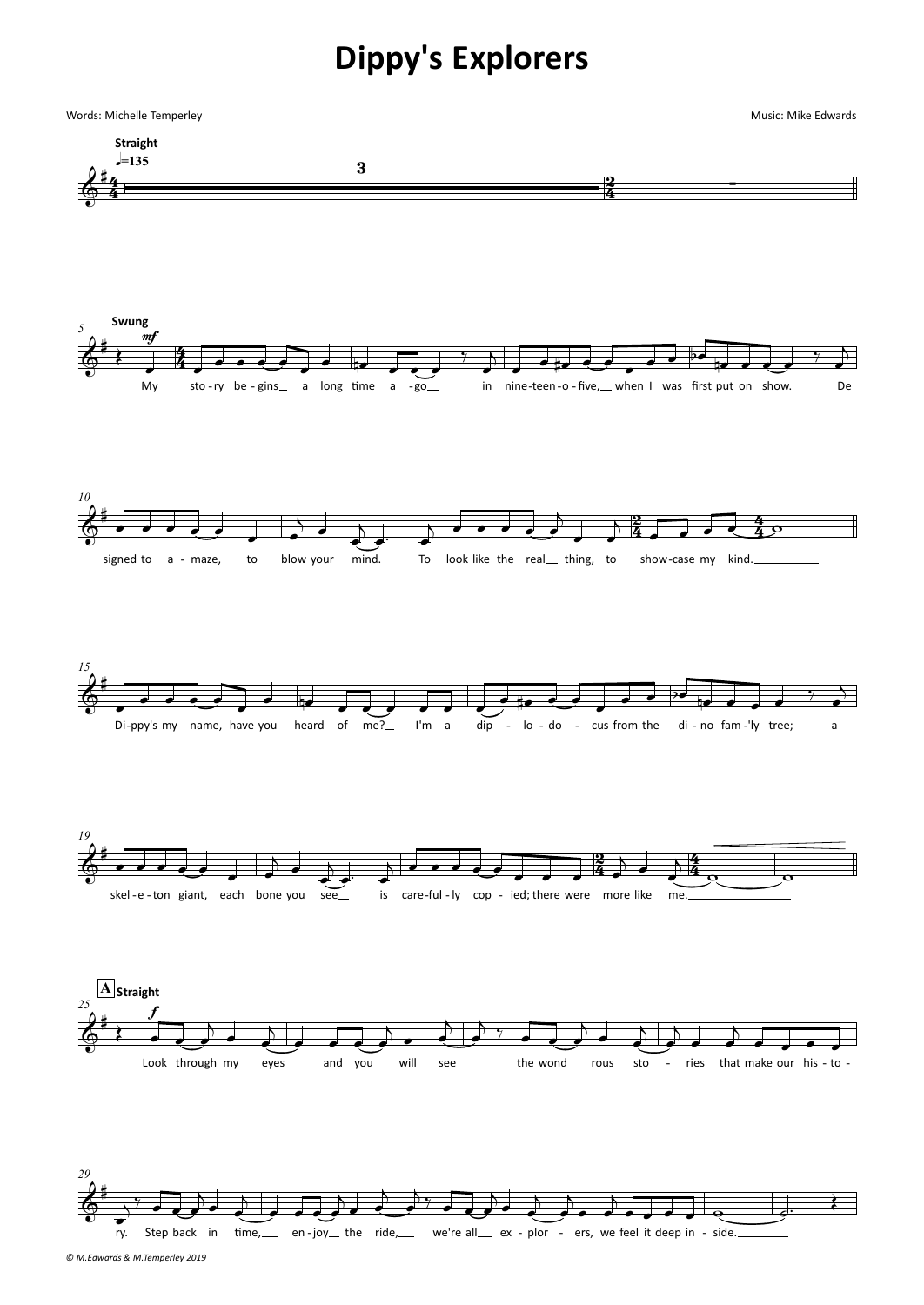

*<sup>©</sup> M.Edwards & M.Temperley 2019*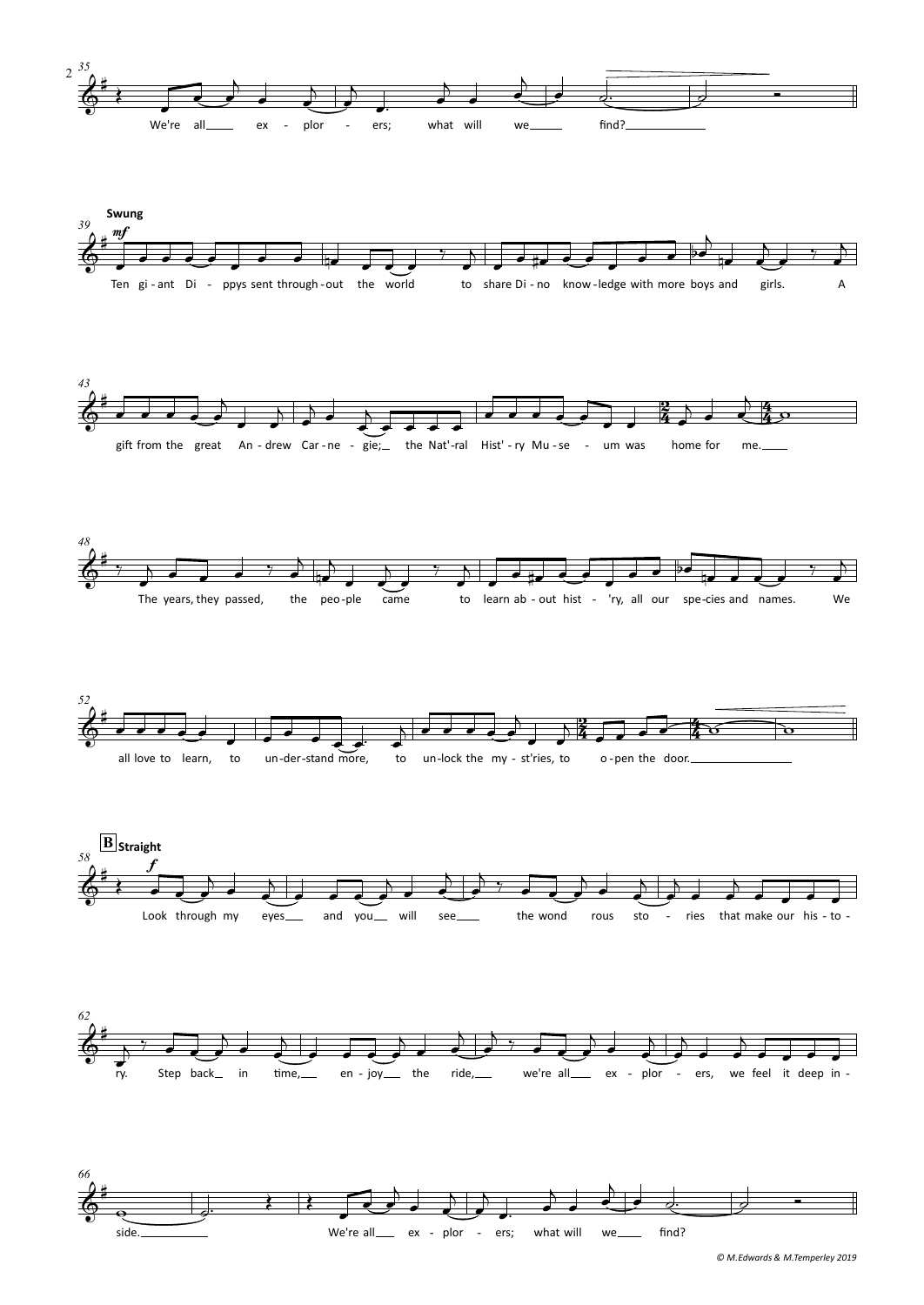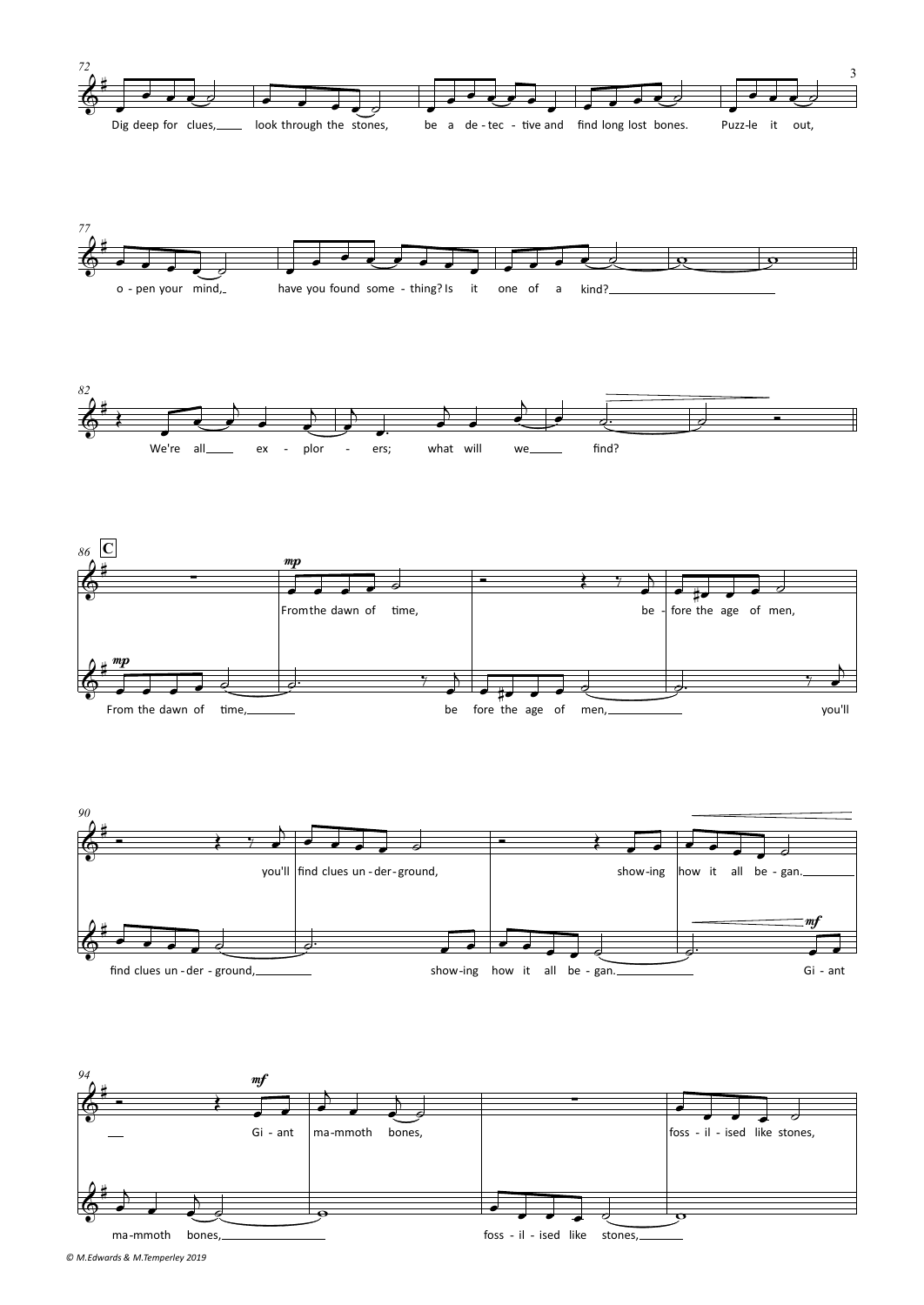